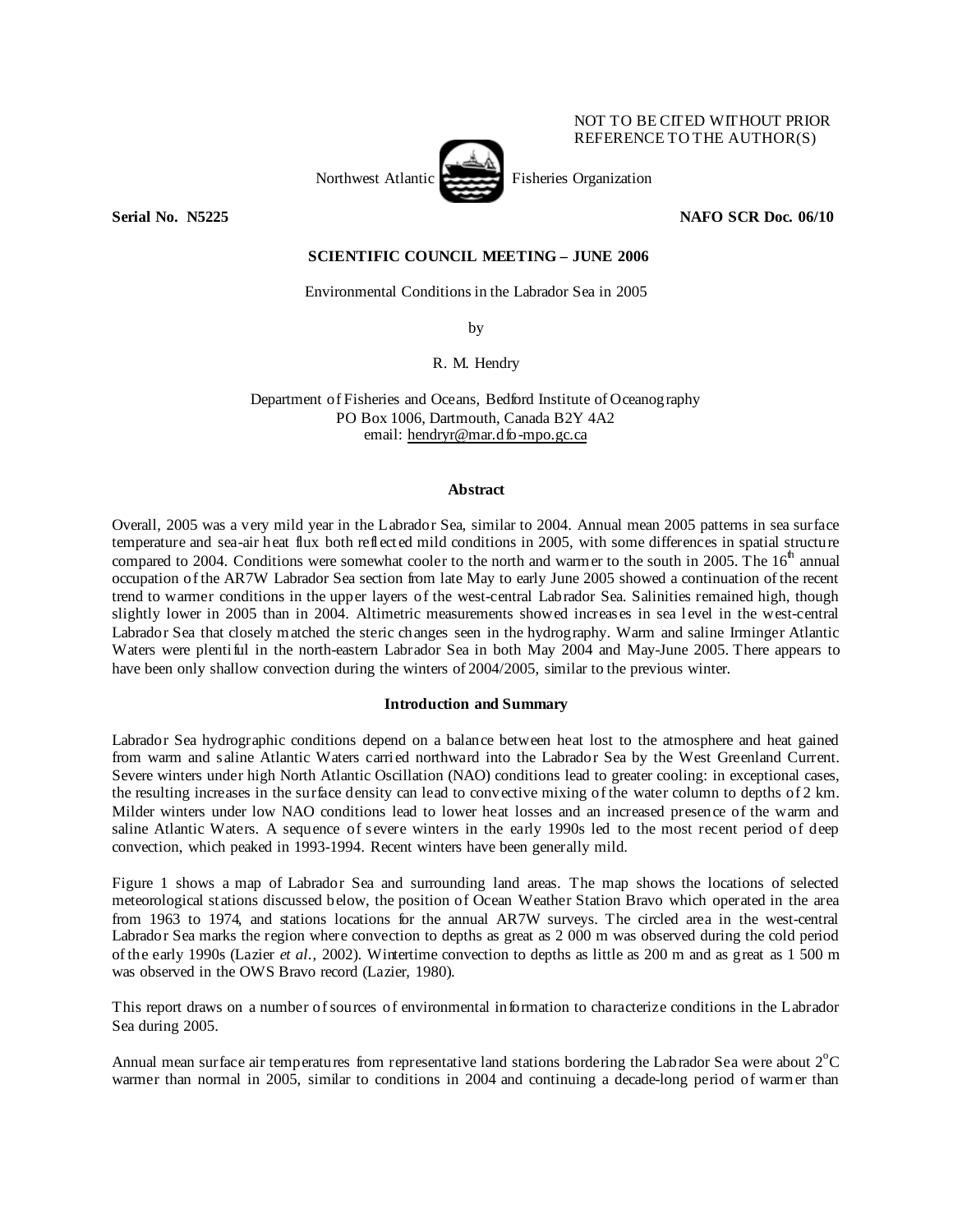normal conditions. Many winter months during recent years show monthly average surface air temperatures more than  $5^{\circ}$ C warmer than normal.

Mean 2005 sea surface temperatures from the UK Met Office Hadley Centre HadISST 1.1 Global Sea Surface Temperature data were more than 1<sup>o</sup>C warmer than normal in the Labrador Sea and adjacent northwest Atlantic, similar to conditions in 2004. Relative to 2004, there was a slight cooling in the northern Labrador Sea and a warming to the southeast.

Annual mean sea-air heat fluxes in the west-central Labrador Sea from the NCEP/NCAR Reanalysis project have been lower than normal since 1998. The 2005 annual mean was slightly higher than the previous year's but still the third lowest since 1987. The 2005 value of 44 W/m<sup>2</sup> was 23 W/m<sup>2</sup> lower than the 30-year mean for 1971-2000 of 66 W/m<sup>2</sup>, representing a one-third reduction from normal conditions.

Sea level in the west-central Labrador Sea based on TOPEX/POSEIDON and JASON-1 altimetry was nearly 8 cm higher in 2005 than during the cold period 1993-1995. Most of this change can be related to changes in hydrographic conditions. There has been relatively little change in annual-mean sea level during the past eight years. Mean sea level in the southern Labrador Sea and adjacent North Atlantic was slightly higher in 2005 than in 2004, but in the northern Labrador Sea this pattern was reversed.

The 16th annual Fisheries and Oceans Canada AR7W survey took place from late May to early June 2005. Between 1990 and 2005 the upper layers of the Labrador Sea have become warmer and saltier. Changes in temperature and salinity averaged over the upper 150 m during this period amount to about  $1^{\circ}$ C and 0.1 respectively.

The upper 2 000 m of the water column in the west-central Labrador Sea have become steadily warmer over the past six years. By this measure, conditions in 2005 were the warmest in the 16 years of annual AR7W surveys. Salinity has shown a more complex behaviour during this time period. For the past four years, salinity has been higher than during the previous decade, with conditions in 2005 slightly fresher than in 2004. Density changes during the past few years have been relatively small, with changes linked to temperature and salinity nearly in balance.

The 2005 survey encountered warm and saline waters in the offshore branch of the West Greenland Current, with maximum salinities greater than 34.95.

The 2005 observations suggest that vertical mixing in the west-central Labrador Sea during the winter of 2004-2005 was confined to the upper 700 m and restricted to potential density anomalies of less than approximately 27.72  $\text{kg/m}^3$ .

# **Results and Discussion**

## **General environmental indicators**

## *Surface air temperature*

Figure 2(a) shows time series of annual mean surface air temperature anomalies for 1960-2005 relative to the 30 year 1971-2000 normal for Cartwright, Labrador; Iqaluit, Nunavut; and Nuuk, Greenland. The Cartwright and Labrador data were obtained from Environment Canada while the Nuuk data were obtained from the Danish Meteorological Institute, largely from Cappelen *et al.* (2005). All three stations showed temperatures continuing about  $2^{\circ}$ C warmer than normal in 2005. Figure 2(b) shows time series of monthly mean surface air temperature anomalies for 2003-2005 for these three stations. The normal annual average air temperature at Iqaluit is more  $9^{\circ}$ C colder than at Cartwright and about 8°C colder than at Nuuk, but the magnitude and patterns of variability at these three stations bordering the Labrador Sea are remarkably similar. At each site, the annual mean temperature was 1- 2˚C warmer than normal over the past three years. The greatest variability occurs during winter months. Warm conditions were observed in January and February 2005 at all three sites: monthly mean temperatures were about 3<sup>o</sup>C warmer than normal at Cartwright and more than 5<sup>o</sup>C warmer than normal at Iqaluit and Nuuk.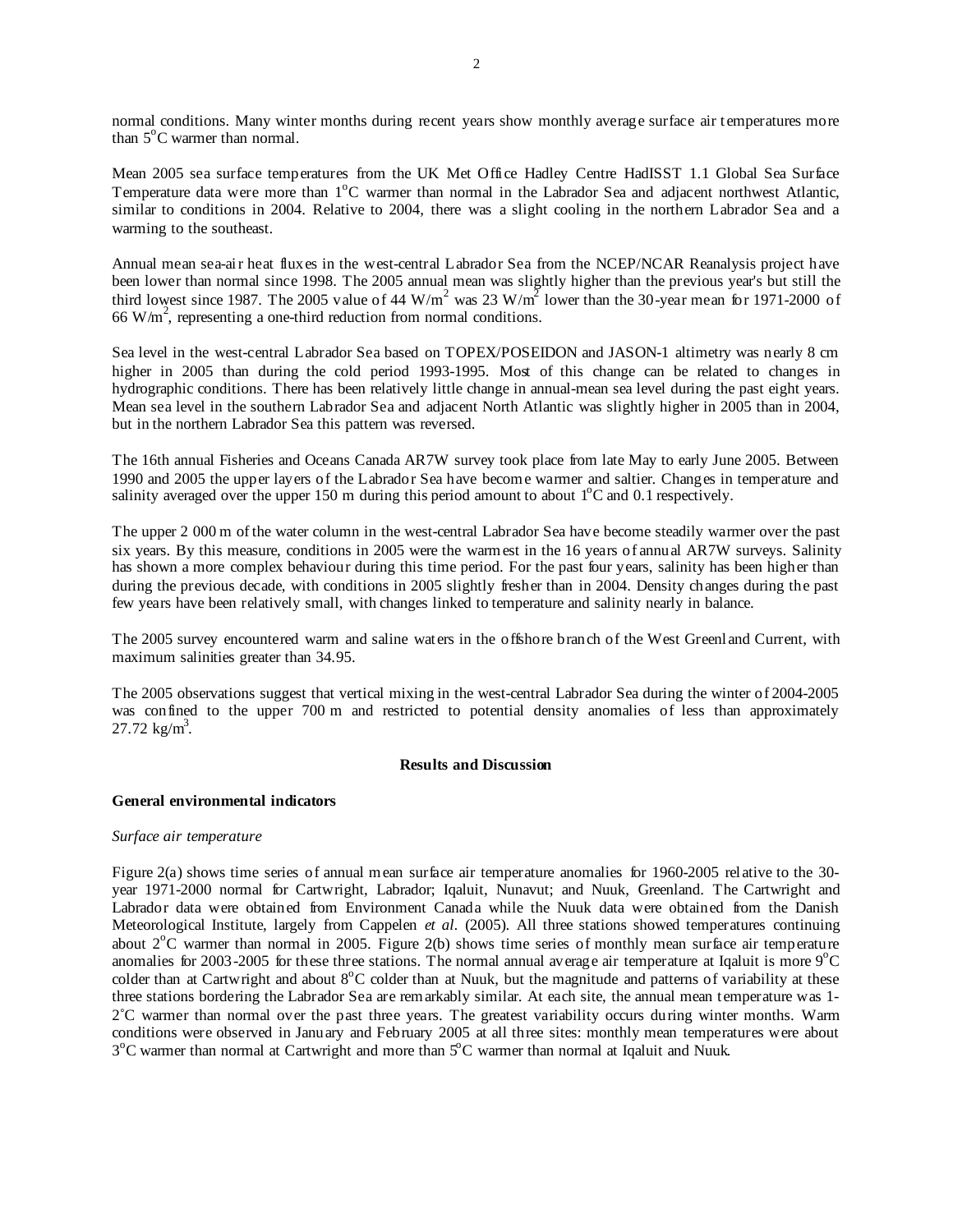#### *Sea surface temperature*

Monthly averages sea surface temperature (SST) data for the Labrador Sea were extracted from the global HadISST1 data set produced by the UK Met Office Hadley Centre on a 1-degree latitude-longitude grid. Figures 3(a) and 3(b) show maps of SST anomaly relative to the 30-year normal period 1971-200 for 2004 and 2005. The 2004 and 2005 anomaly maps both show values more than  $1<sup>6</sup>C$  warmer than normal. Figure 3(c) shows the change from 2004 to 2005. SST values in the west-central Labrador Sea were virtually identical for 2004 and 2005. Conditions were slightly cooler in the northern Labrador Sea, but warmer to the south and east. Figure 3(d) shows a time series of annual SST anomalies averaged over nine grid points centred at 56.5N, 52.5W. The normal value is 4.34°C. Annual mean SST at this location has been warmer than normal since the mid-1990s. The 2004 annual mean was a record high for post-1960 conditions. The 2005 value was virtually identical to the 2004 value.

### *Sea-air heat flux*

On an annual average, the Labrador Sea loses heat to the overlying atmosphere. The greatest heat losses occur in January and February. Monthly-averaged air-sea flux fields are available from the co-operative Reanalysis Project (Kistler *et al*., 2001) of the U.S. National Centers for Environmental Prediction (NCEP) and National Center for Atmospheric Research (NCAR).

Figure 4(a) shows a map of 2004 mean NCEP Reanalysis sea-air heat flux anomalies for the Labrador Sea. Positions of the NCEP grid points are superimposed on the map. Figure 4(b) shows a similar map of 2005 mean sea-air heat flux anomalies. The anomalies are computed relative to a 1971-2000 normal. The anomalies in the central Labrador Sea show similar values 20-30 W/m<sup>2</sup> less than normal for both 2004 and 2005 but the 2005 map features an area of reduced heat flux south of Greenland. A map of the change in annual mean sea-air heat flux from 2004 to 2005 in Figure 4(c) shows that this feature is part of a notable reduction in annual mean heat loss in the northern Labrador Sea. Figure 4(d) shows a time series of annual mean sea-air heat flux anomaly in the west-central Labrador Sea at the NCEP Reanalysis grid point at 56.2N, 52.5W. The normal value is 66  $W/m<sup>2</sup>$ . Annual mean heat losses at this location have been less than normal for the past eight years. The 2005 annual mean of 44 W/m<sup>2</sup> was slightly greater than the 39 W/m<sup>2</sup> value for 2004 but was still the third lowest since 1987.

### *Sea level*

The French SSALTO/DUACS group uses TOPEX/POSEIDON and JASON-1 altimetric sea level measurements to produce weekly gridded Maps of Sea Level Anomalies (MSLA) with near-global geographic coverage on a  $1/3^\circ$ Mercator grid. These are distributed by the French AVISO group with support from the French national space agency CNES. Data coverage begins with the TOPEX/POSEIDON mission in late 1992 and continues to the present. The gridded MSLA are produced by a statistical interpolation that is most reliable at points close to the measurements (Le Traon, *et al.*, 1998).

Figure 5(a) shows a map of annual mean Labrador Sea sea level anomaly (SLA) for 2004 from this source annotated with selected AR7W stations positions. The original MSLA product gives anomalies with respect to the 1993-1998 mean but here they are shown relative to the 1993-2005 mean. Figure 5(b) shows the same field for 2005. The patterns are similar for the two years. Figure 5(c) shows the change in annual mean SLA from 2004 to 2005. There was a slight decrease in sea level in the northern Labrador Sea and a slight increase in the southern Labrador Sea and the adjacent North Atlantic. Figure 5(d) shows a time series of annual mean SLA from a spatial average over 25 grid points centred at 56.7N, 52.3W near an orbit crossover point. Sea level showed a marked rise at this location from the mid-1990s to 2000 but has remained relatively constant since then. The time series shows a rise in sea level of about  $0.01$  m from 2004 to 2005, consistent with the difference map in Fig. 5(c).

## **AR7W Hydrography**

Since 1990, Ocean Sciences Division at the Bedford Institute of Oceanography has carried out annual occupations of a hydrographic section across the Labrador Sea (Fig. 1). The section was designated AR7W (Atlantic Repeat Hydrography Line 7) in the World Ocean Circulation Experiment (WOCE). This effort continues as a regional monitoring and research program with associated chemical and biological components that contributes to the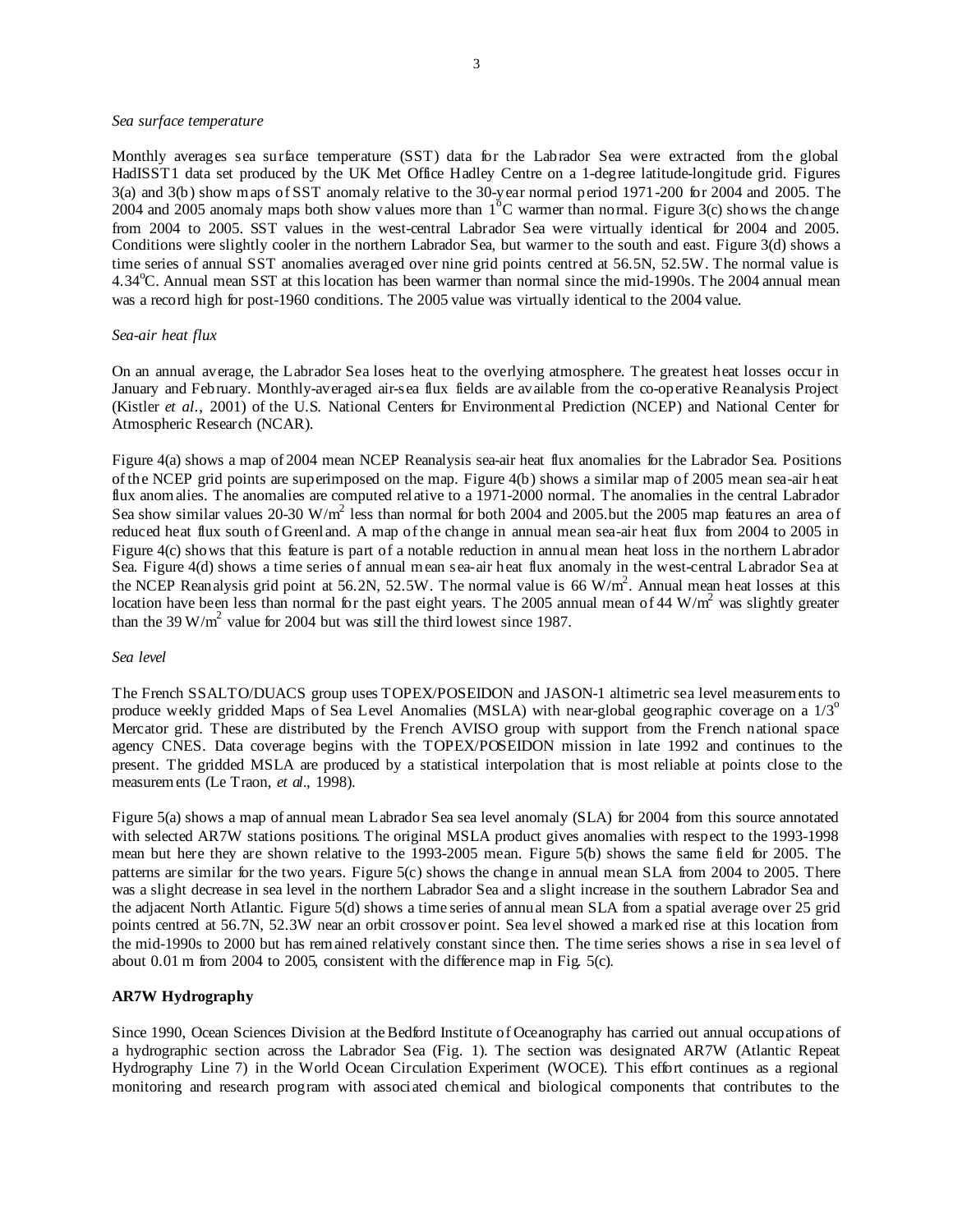Climate Variability (CLIVAR) component of the World Climate Research Programme (WCRP) and the international Global Climate Observing System (GCOS).

The 31 AR7W stations shown in Fig. 1 were occupied during the period May 29 – June 3, 2005 on CCGS Hudson Mission 2005016 under the scientific direction of Dr Allyn Clarke and Dr Glen Harrison. The section spans approximately 880 km from the 130 m contour on the inshore Labrador shelf to the 200 m contour on the West Greenland shelf. Sea ice sometimes limits coverage at the ends of the section but light ice conditions were encountered in 2005 and all planned stations were occupied.

A contoured gridded section of potential temperature from the 2005 survey is shown in Fig. 6. Along-section distance in kilometres increasing from southwest (Labrador) to northeast (Greenland) is used as the horizontal coordinate. The four stations within the 320-520 km distance range are chosen to represent conditions in the westcentral Labrador Sea.

Notable in the upper levels of Fig. 6 are cold waters  $(<2^{\circ}C$ ) over the Labrador Shelf associated with the Labrador Current and similarly cold waters in the upper few hundred metres over the outer edge of the West Greenland shelf associated with the inshore branch of the northward-flowing West Greenland Current. Warmer waters  $(>4^{\circ}C)$  in the upper 500 m of the water column over the West Greenland slope are associated with the offshore branch of the West Greenland Current. Stations and depth ranges with Irminger Mode Water properties following Buch (2000) (potential temperatures between  $4^{\circ}$ C and  $6^{\circ}$ C and salinities between 34.85 and 34.95) and Irminger Atlantic Water properties following Lee (1968) (potential temperatures between  $4^{\circ}$ C and  $6^{\circ}$ C and salinities between 34.95 and 35.10) are highlighted in Fig. 6.

In the central Labrador Sea, water at depths between 600 m and 1200 m below the seasonal thermocline has reduced vertical temperature gradients that mark vertically-mixed Labrador Sea Water (LSW) formed by winter convection in recent years. The LSW layer creates a relative minimum in potential temperature with core values near  $3.2$ - $3.3^{\circ}$ C. The section plots are annotated with the pressure of this relative minimum in potential temperature. The LSW layer extends over much of the section, but it is most prominent in the west-central Labrador Sea. The Irminger Waters in the upper 500 m on the Greenland side are notably warmer than waters at the same depths on the Labrador side. Denser components of the warm and saline Irminger Water influence a layer centred at about 1 500 m below the LSW with a relative maximum in potential temperature near  $3.4^{\circ}$ C. The pressure of this intermediate-depth potential temperature maximum is also marked in Fig. 6.

## *Changes in upper level properties*

Near-surface seasonal warming is apparent in Fig. 6. There is a regular upper ocean seasonal cycle in both temperature and salinity in the Labrador Sea, with the strongest changes concentrated in the upper 150 m of the water column. Survey times during the 16-year period varied from late May to late July. Climatological hydrographic data from the U.S. National Ocean Data C enter (Conkright *et al*., 2002) were used to model seasonal changes in 0-150 m potential temperature and salinity and remove them from the AR7W survey data. Figures  $7(a)$ and 7(b) show time series of the resulting deseasoned 0-150 m potential temperature and salinity for stations in the 320-520 km distance range for the 16 spring and early summer AR7W occupations from 1990 to 2005. Standard deviations of individual station values for each survey are indicated on the plots. The 2005 anomalies are  $0.7^{\circ}$ C in potential temperature and 0.08 in salinity relative to the 1990-2005 mean.

# *Interannual changes in winter convection*

Figure 8 gives an overview of interannual variability from AR7W surveys since 1990. It shows a time series of the pressure on selected potential density anomaly surfaces from average profiles in the 320-520 km distance range for each survey as a function of the median station time. This is an update of Figure 4 in Lazier *et al*. (2002).

The deep convection of the early 1990s is reflected in the 1993-1995 maximum in the separation of the 27.77 and 27.79  $kg/m<sup>3</sup>$  potential density anomaly surfaces bounding the deeper shaded layer in Fig. 8. The volume of water in this potential density range decreased steadily from 1995 to 2000. Pressures corresponding to the minimum potential temperature in the 27.77-27.79 kg/m<sup>3</sup> layer for each survey are noted in the figure. The prominent relative minimum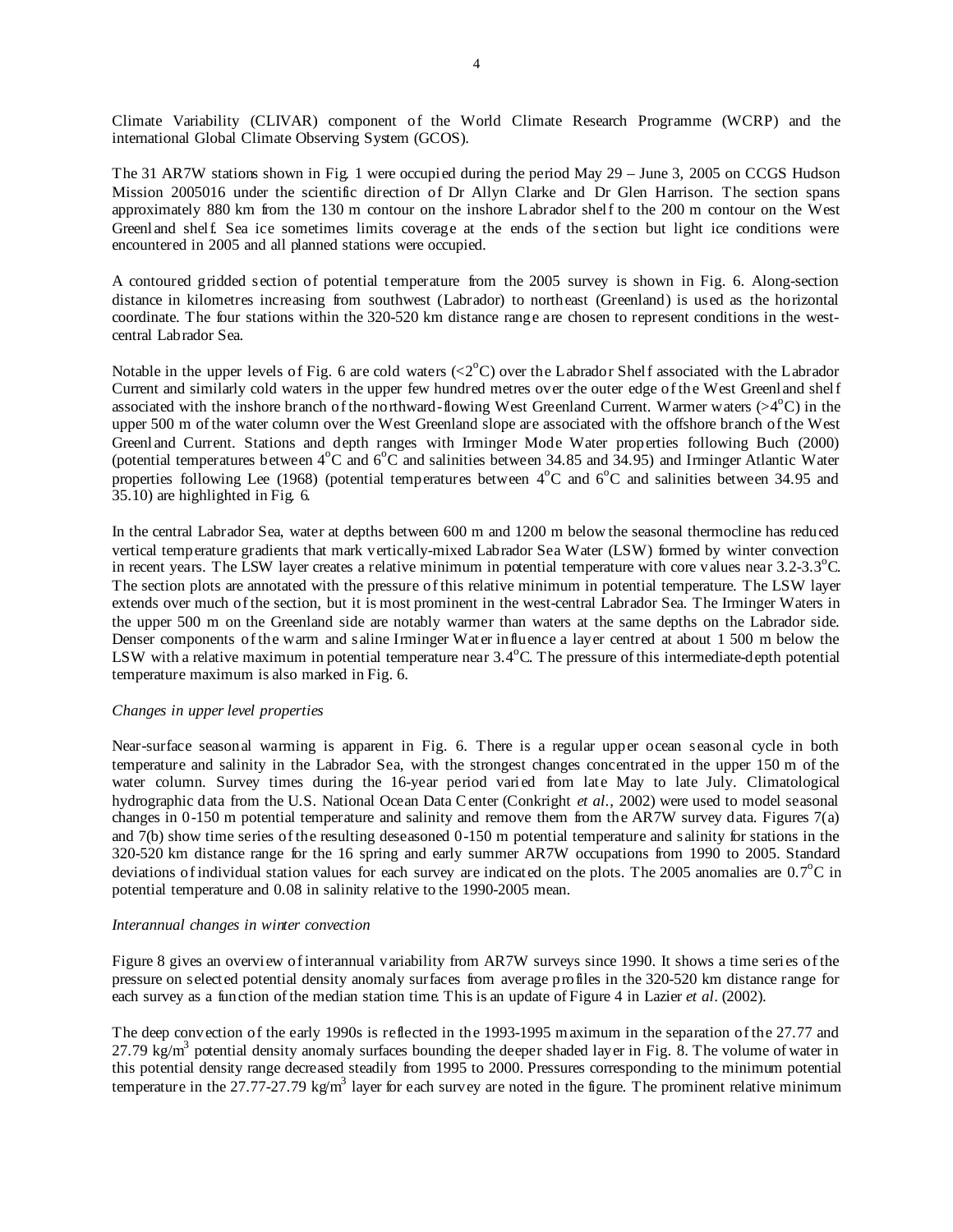in potential temperature in this layer created by the deep convection that peaked in the winters of 1992-1993 and 1993-1994 persists until at least 1999. Changes in the separation of these isopycnals have been small since 2000.

Starting in 1999 or 2000 and especially from 2001 to 2003 there was an increase in the separation of isopycnals with potential density anomalies in the range 27.72-27.75 kg/m<sup>3</sup> that define the shallower shaded layer in Fig. 8. In 2000, this layer developed a prominent relative minimum in potential temperature with core potential temperature  $3.2^{\circ}$ C, salinity 34.83, and potential density anomaly 27.73 kg/m<sup>3</sup>. A relative minimum in potential temperature is also present in 2002 and 2003 at increasing values of potential density anomaly. This feature can be interpreted as a remnant of intermediate-depth winter convection in the west-central Labrador Sea during recent years. In 2004 and 2005 the minimum potential temperature in the 27.72-27.75 kg/m<sup>3</sup> layer is found near the bottom of the layer.

# *Interannual changes in heat, salt, and geopotential*

The changes in heat and salt from 1990 to 2000 were discussed by Lazier *et al.* (2002). Time series of the changes in heat, salt, and geopotential in selected pressure layers from spring and early summer AR7W surveys from 1990 to 2005 are shown in Fig. 9(a)-9(c). Each series is plotted as an anomaly relative to its 1994 value. Seasonal changes have been removed from the 0-150 dbar pressure range as discussed above.

The ranges of heat and salt content in the 0-2000 dbar layer in Fig. 9(a) and 9(b) are approximately 5  $GI/m<sup>2</sup>$  and 100 kg, respectively. A heat gain of 1  $\text{GJ/m}^2$  by this layer would increase its mean temperature by about 0.12<sup>o</sup>C. An increase of 20 kg/m<sup>2</sup> of salt in the same layer would raise its mean salinity by about 0.01.

The heat content in all layers in the 0-2000 dbar range increased from 2004 to 2005. Following a 6-year increasing trend, the 2005 the 0-2000 dbar heat content was the greatest in the 16 spring and early summer AR7W surveys

The upper layer salt content shows more vertical structure and higher frequency variability than the heat content. The 0-2000 dbar salt content decreased in 2005 compared to 2004 because the upper 1000 dbar layer was fresher, but 2005 still gave the second highest salt content in the 16-year record.

Higher temperatures correspond to lower water densities and increases in buoyancy and geopotential. Higher salinities correspond to greater water densities and decreases in buoyancy and geopotential. Figure 9(c) shows the changes in geopotential relative to 1994 associated with the pressure layers in Fig. 9(a) and 9(b). A large increase in buoyancy and geopotential took place from 1994 to 1999-2000 as the upper 1000 dbar layer warmed while salinity remained relatively constant. Recent years have seen generally warmer and saltier upper-layer conditions, with only a weak residual positive trend in buoyancy or geopotential. The observed warmer and freshening in the upper 1500 dbar in 2005 both contribute to lower density and greater buoyancy and geopotential. Figure 9(c) also shows the equivalent changes in geopotential associated with altimeter observations of sea level. The sea level changes are largely explained by steric effects in the upper 2 000 m of the water column, with changes in the upper 1 500 m having the greatest effect.

#### **Acknowledgments**

Monthly mean surface air temperatures for Cartwright and Labrador data were provided by the Canadian National Climate Data and Information Archive, operated and maintained by Environment Canada. [http://climate.weatheroffice.ec.gc.ca/climateData/monthlydata\_e.html]

Nuuk monthly mean surface air temperatures up to 2004 were provided by the Danish Meteorological Institute [http://www.dmi.dk/dmi/tr05\_05\_recommended2004.zip] as documented in Technical Report No. 05-05 by Cappelen et al. (2005). http://www.dmi.dk/dmi/index/viden/dmi-publikationer/tekniskerapporter.htm

Recent monthly mean surface air temperatures for Nuuk were provided by the Danish Meteorological Institute. [http://www.dmi.dk/dmi/index/gronland/verdensvej r-gron.htm]

The HadISST1 Global Sea Surface Temperature data set was provided by the Hadley Centre for Climate Prediction and Research, Met Office, Bracknell, UK. [http://www.metoffice.com/research/hadleycentre/obsdata/HadISST1.html]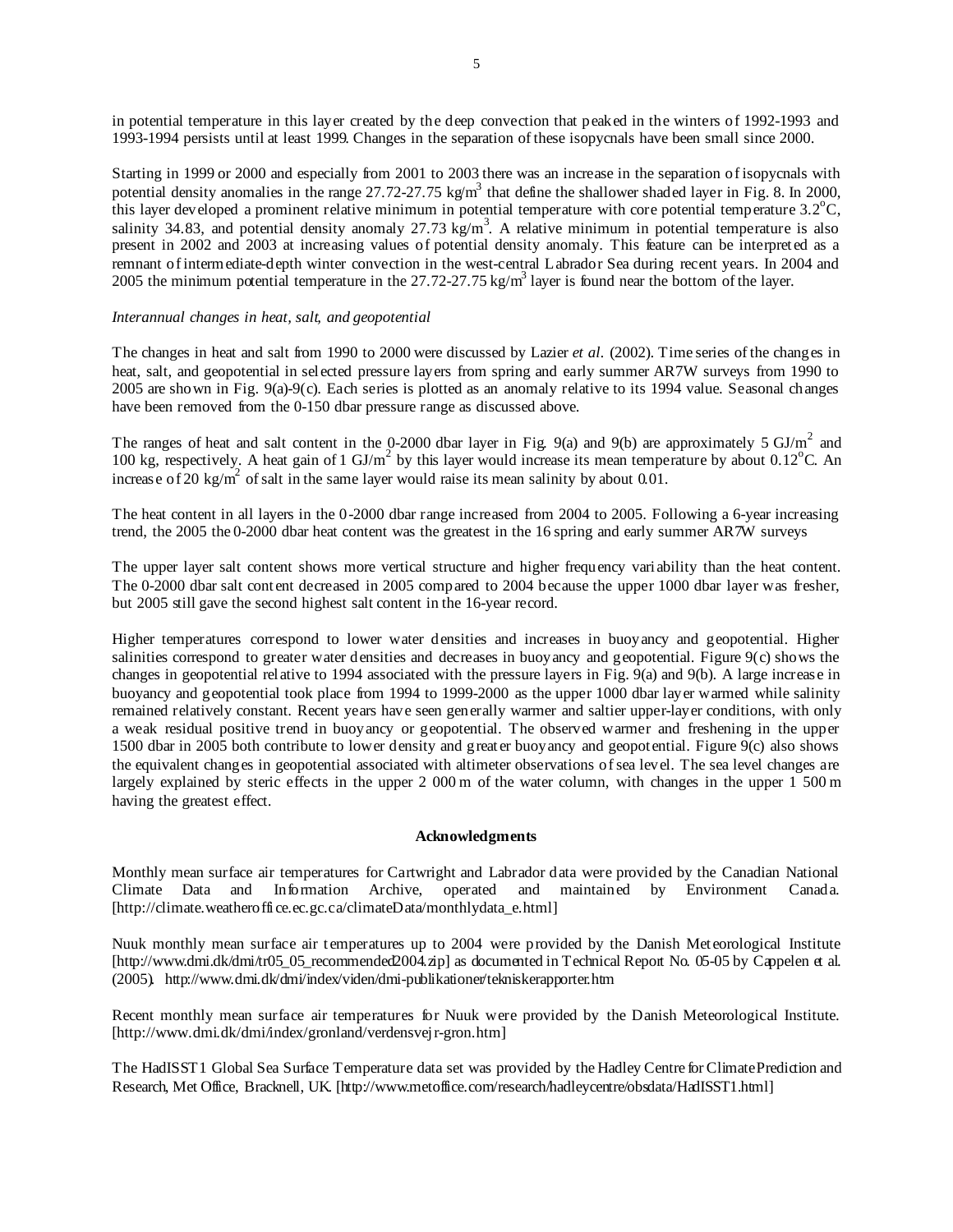Data from the NCEP Reanalysis were provided by the NOAA-CIRES Climate Diagnostics Center, Boulder, Colorado, USA, from their Web site at http://www.cdc.noaa.gov/.

MSLA altimeter products were provided by the French AVISO/Altimetry operations centre at the CLS Space Oceanography Division. [http://www.aviso.oceanobs.com/]

Climatological hydrographic data were provided by the U.S. National Oceanographic Data Center. [http://www.nodc.gov/]

Many staff and associates of Ocean Sciences Division (OSD) at BIO have contributed to the Labrador Sea programme. John Loder presently leads the associated OSD Ocean Circulation and Variability Programme. Allyn Clarke, Glen Harrison, and Igor Yashayaev have provided critical leadership to the surveys in recent years. These efforts, together with those of the officers and crew of CCGS Hudson, are gratefully acknowledged.

#### **References**

- Buch, E. 2000. Air-sea-ice conditions off southwest Greenland, 1981-97. Journal of Northwest Atlantic Fishery Science, 26, 123-126.
- Cappelen, J., E.V. Laursen, P.V. Jørgensen, and C. Kern-Hansen. 2005. DMI monthly Climate Data Collection 1768-2004, Denmark, The Faroe Islands and Greenland. Technical Report No. 05-05, Danish Meteorological Institute. [http://www.dmi.dk/dmi/index/viden/dmi-publikationer/tekniskerapporter.htm]

Conkright, M.E., R. A. Locarnini, H.E. Garcia, T.D. Brien, T.P. Boyer, C. Stephens, J.I. Antonov. 2002. World Ocean Atlas 2001. National Oceanographic Data Center Internal Report 17, 17 pp.

- Kistler, R., E. Kalnay, W. Collins, S. Saha, G. White, J. Woollen, M. Chelliah, W. Ebisuzaki, M. Kanamitsu, V. Kousky, H. van den Dool, R. Jenne, and M. Fiorino. 2001. The NCEP-NCAR 50-Year R eanalysis. Bulletin of the American Meteorological Society, 82, 247-268.
- Lazier, J.R.N. 1980. Oceanographic conditions at Ocean Weather Ship Bravo, 1964-1974. Atmosphere-Ocean 18: 227-238.
- Lazier, J., R. Hendry, A. Clarke, I. Yashayaev, and P. Rhines. 2002. Convection and restratification in the Labrador Sea, 1990-2000. Deep Sea Research, 49, 1819-1835.
- Lee, A. 1968. NORWESTLANT Surveys: Physical Oceanography. ICNAF Special Publication Number 7, Part I, 31-54.
- Le Traon, P.-Y., F. Nadal, and N. Ducet. 1998. An improved mapping method of multisatellite altimeter data. Journal of Atmospheric and Oceanic Technology, 15, 522-534.
- Rayner, N. A., D. E. Parker, E. B. Horton, C. K. Folland, L. V. Alexander, D. P. Rowell, E. C. Kent, and A. Kaplan. 2003. Global analyses of sea surface temperature, sea ice, and night marine air temperature since the late nineteenth century, Journal of Geophysical Research, 108(D14), 4407, doi:10.1029/2002JD002670.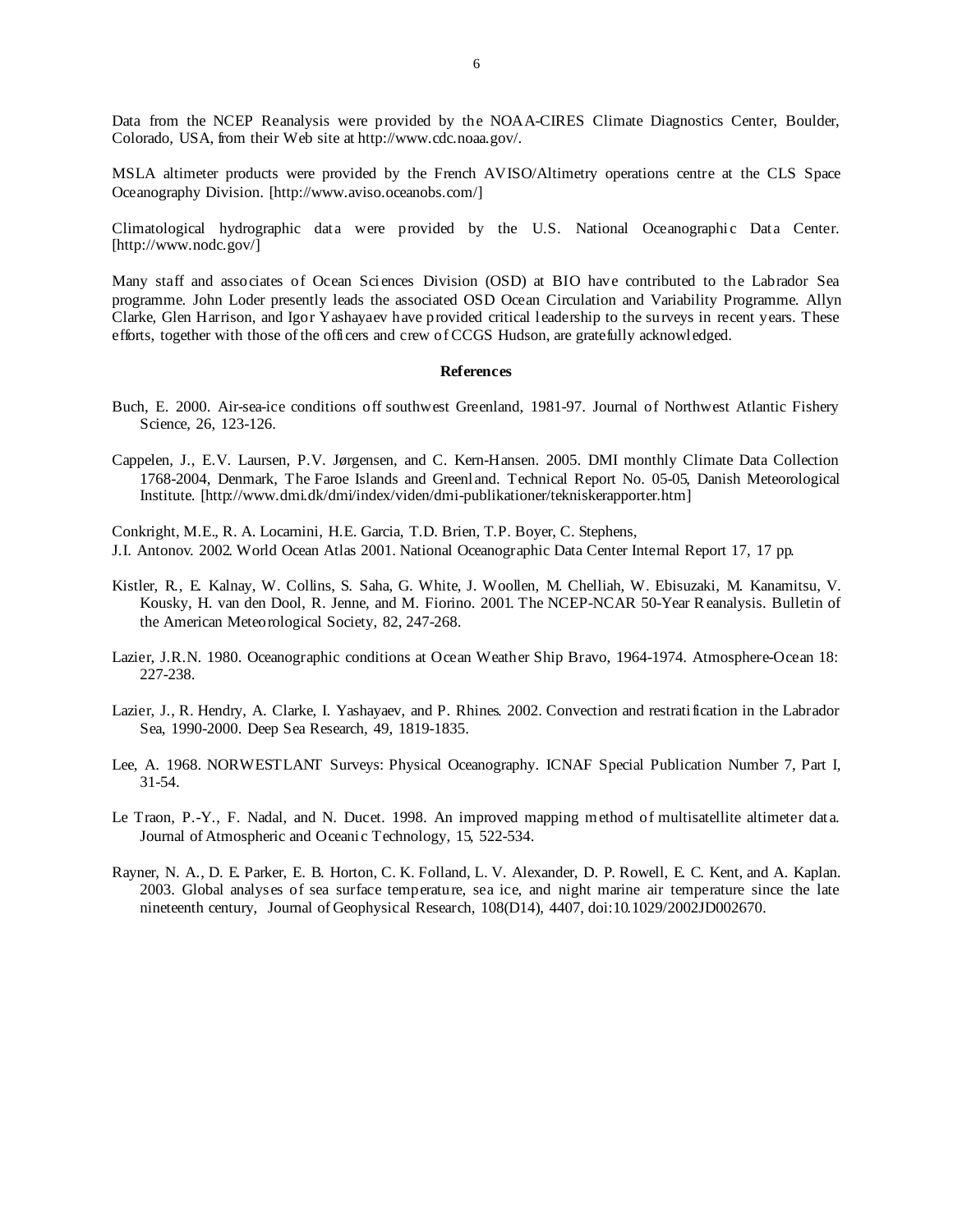

**Fig. 1**.Map of the Labrador Sea showing the AR7W section, selected meteorological stations, and Ocean Weather Station Bravo. The circled area is referred to in the text as the west-central Labrador Sea.



**Fig. 2(a)**.Annual mean air temperature anomalies for 1960-2005 relative to a 1971-2000 normal for Cartwright, Labrador; Iqaluit, Nunavut; and Nuuk, Greenland.



**Fig. 2(b)**. Monthly mean air temperature anomalies for 2003-2005 as in Fig. 2(a).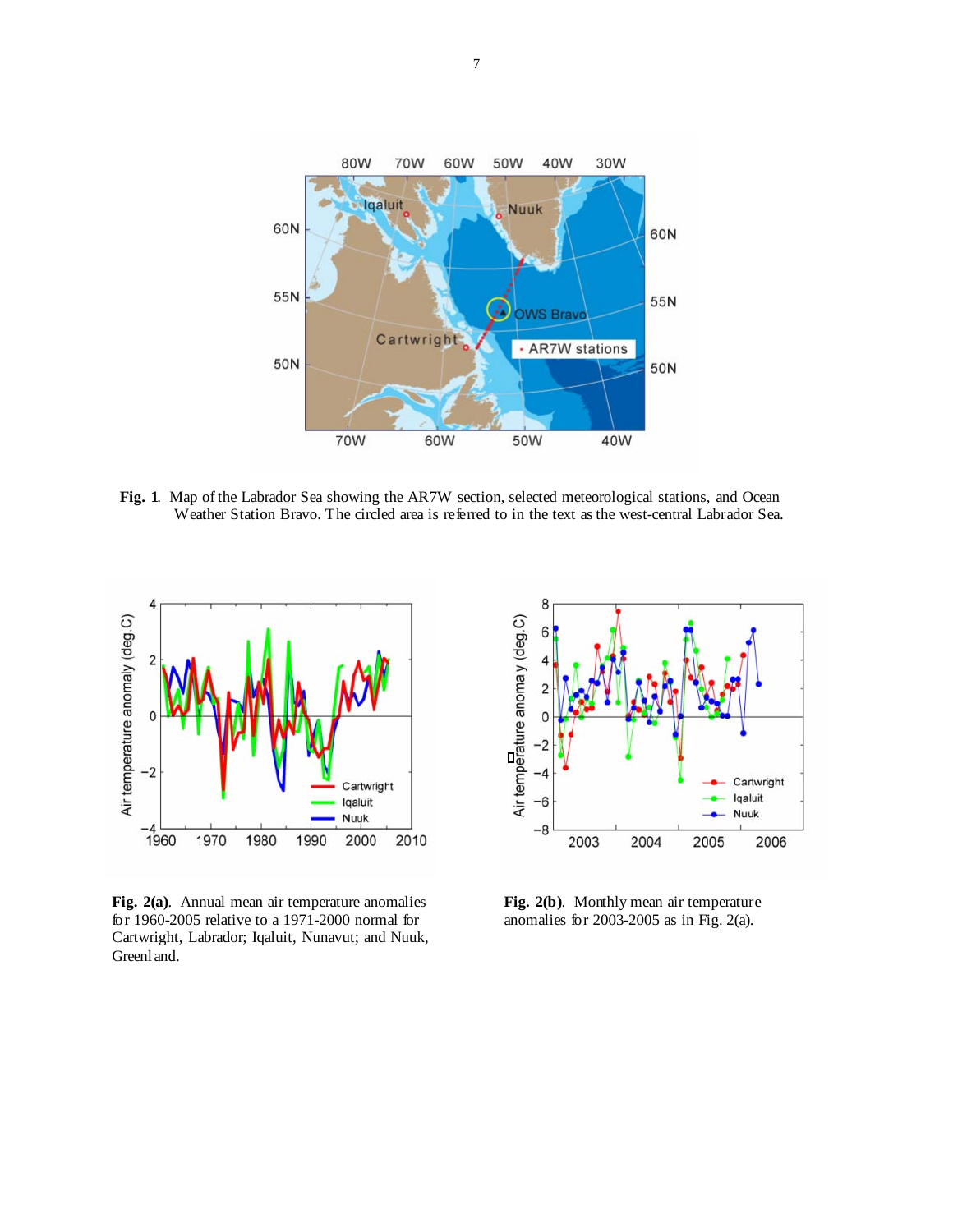

**Fig. 3(a)**.Mean 2004 HadISST1 Labrador Sea  $SST$  anomaly  $(^{\circ}C)$ . Hollow circles mark positions of four AR7W stations discussed in the text. Light grey circles are selected HadISST1 grid points.



**Fig. 3(c)**. Changes in annual mean Labrador Sea SST from 2004 to 2005 as in Fig. 3(a) and 3(b).



**Fig. 3(b)**. Mean 2005 Labrador Sea SST anomaly  $({}^{\circ}\check{C})$  as in Fig. 3(a).



**Fig. 3(d)**. Time series of annual SST anomaly averaged over 9 HadISST1 grid points centred at 56.5N, 52.5W in the west-central Labrador Sea marked in Fig. 3(a)-3(c). The normal value is  $4.22^{\circ}$ C.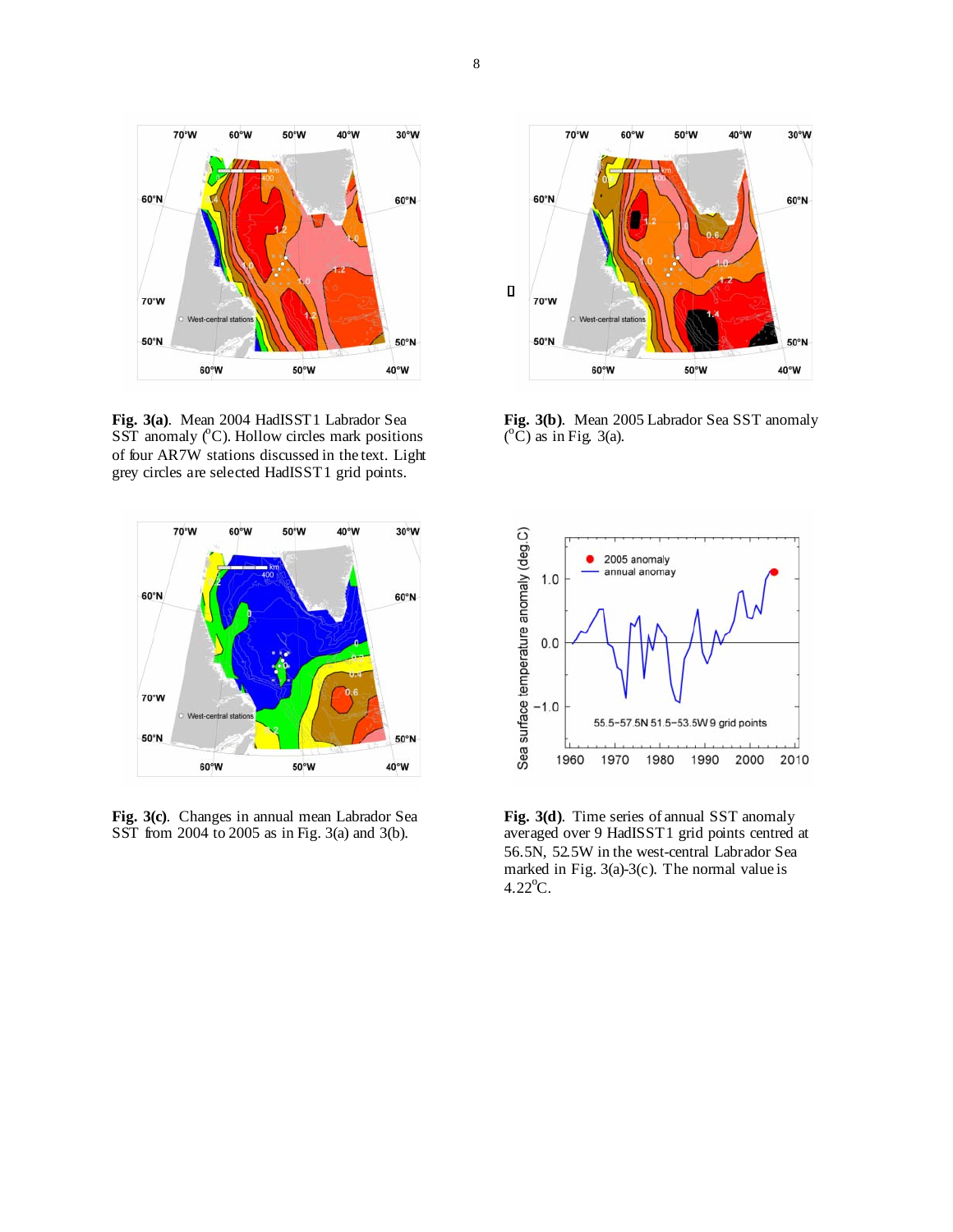

**Fig. 4(a)**. 2004 annual mean Labrador Sea sea-air heat flux anomaly  $(W/m^2)$  from monthly mean NCEP/NCAR Reanalysis flux fields on a T62 Gaussian grid. Open circles mark selected AR7W stations.



**Fig. 4(c)**. Change in annual mean Labrador Sea sea-air heat flux from 2004 to 2005 as in Fig. 4(a) and 4(b).



**Fig. 4(b)**. 2005 annual mean Labrador Sea sea-air heat flux anomaly as in Fig. 4(a).



Fig. 4(d). Time series of annual sea-air heat flux anomaly from the NCEP/NCAR Reanalysis grid point at 56.2N, 52.5W in the west-central Labrador Sea. The normal value is  $66 \text{ W/m}^2$ .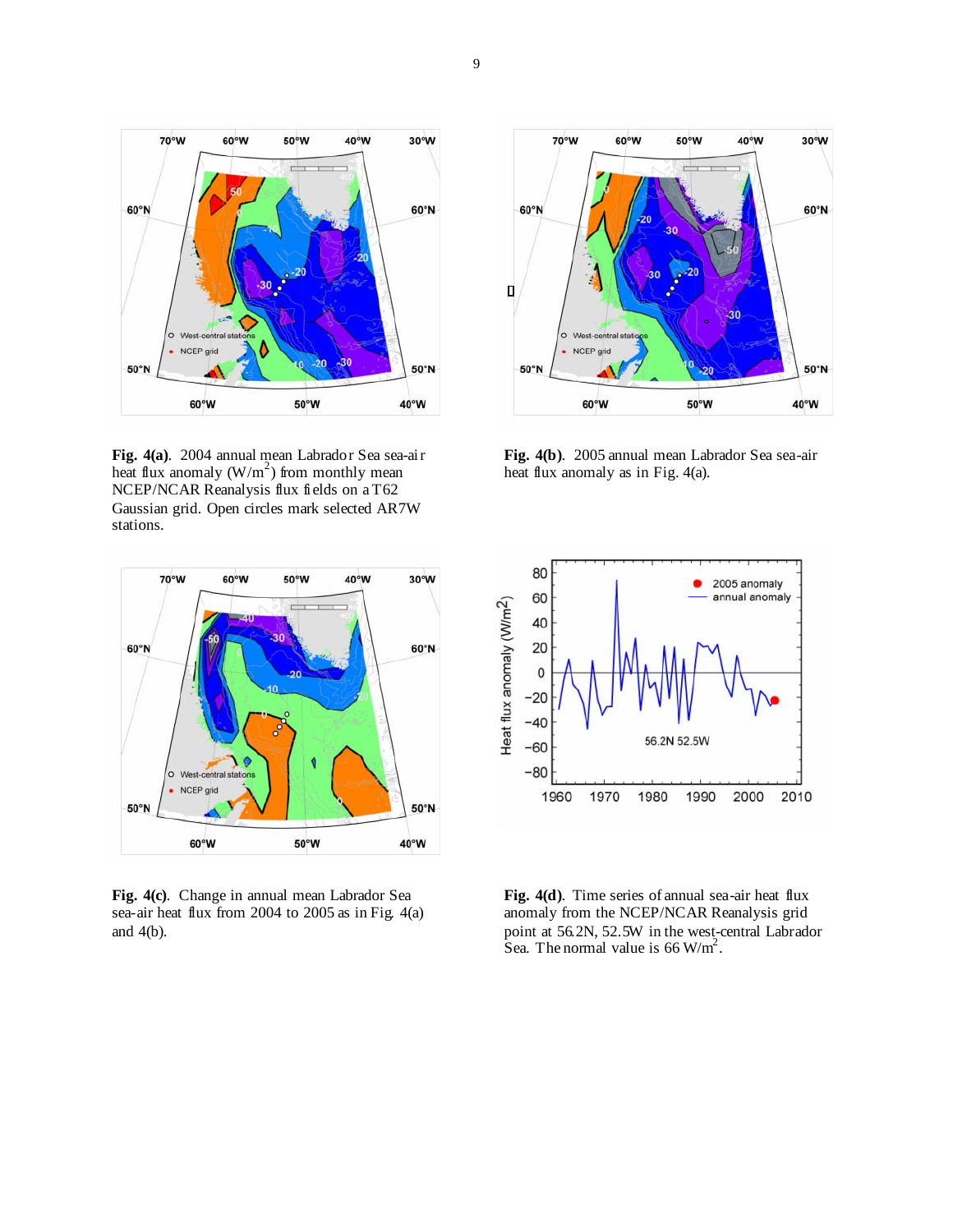

**Fig. 5(a)**. 2004 mean Labrador Sea sea level anomaly (m) from the Aviso gridded MSLA product



**Fig. 5(c)**. Change in annual mean Labrador Sea sea level anomaly from 2004 to 2005 as in Fig. 5(a) and 5(b).



**Fig. 5(b)**. 2005 mean sea level anomaly for the Labrador Sea as in Fig. 5(a).



**Fig. 5(d)**. Time series of spatially averaged annual mean SLA averaged near 56.7N, 52.3W relative to the 1993-2005 mean value.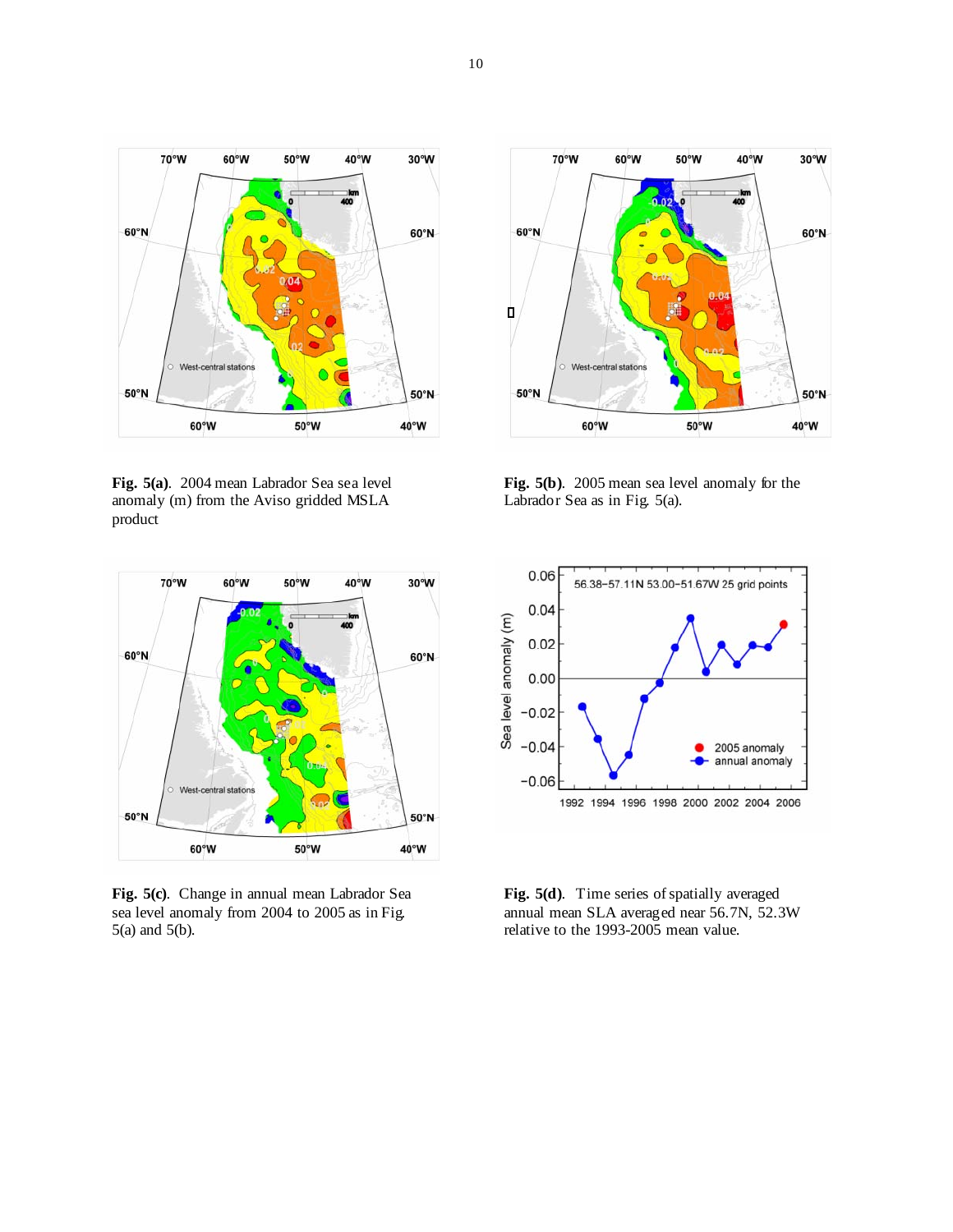

Fig. 6. Potential temperature (<sup>o</sup>C) on the AR7W section in late May-early June 2005. Station positions are indicated by vertical lines. The dashed lines trace layers of relative minimum and maximum potential temperature. Colour highlighting marks stations and depth ranges showing Irminger Mode Water (green) and Irminger Atlantic Water (red) as defined in the text.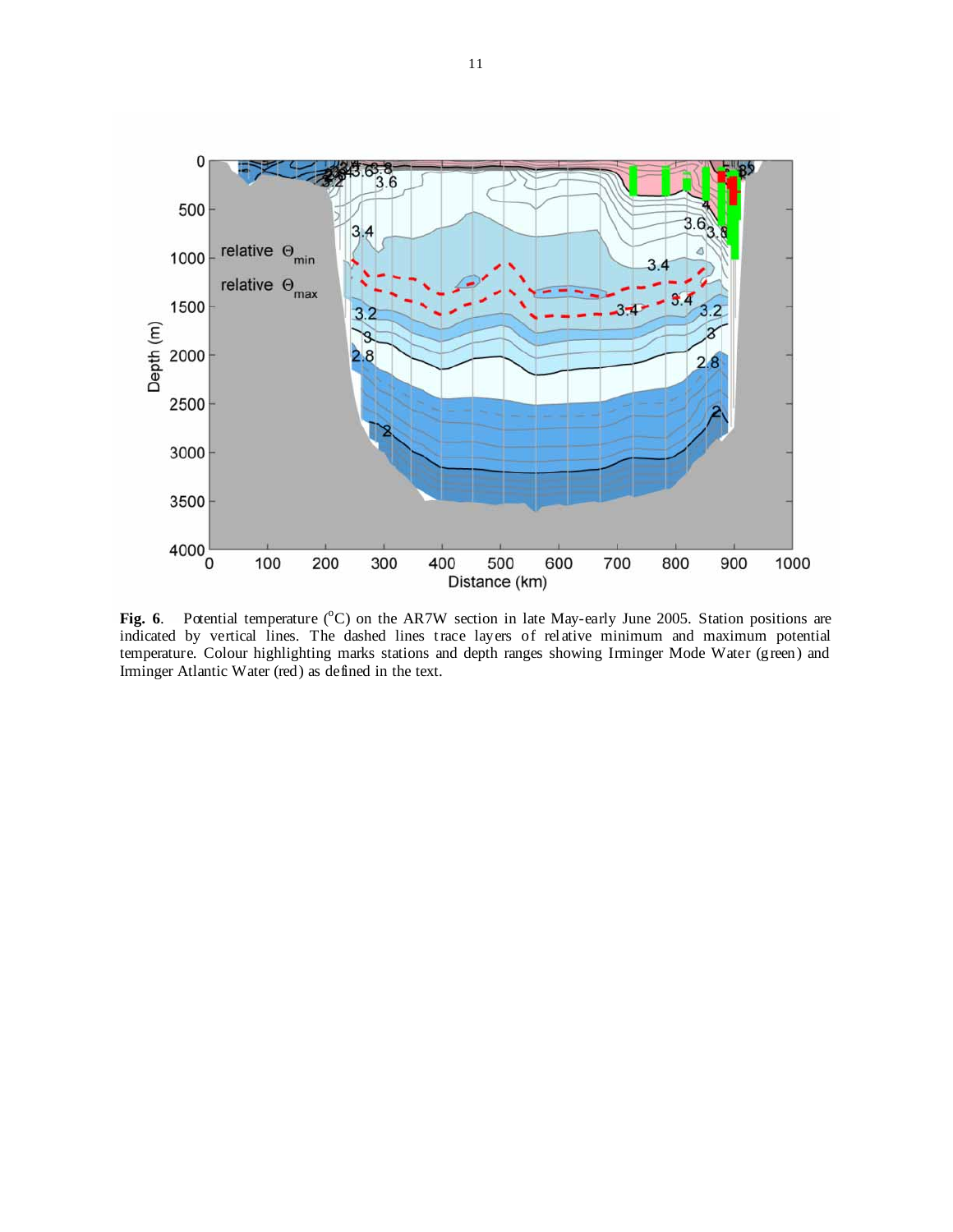

**Fig. 7(a)**. Deseasoned 0-150 m potential temperature from the 320-520 km distance range for spring and early summer AR7W occupations. Error bars are among-station standard deviations for each survey.



 **Fig.7(b)**. Deseasoned 0-150 m salinity from stations in the 320-520 km distance range for spring and early summer AR7W occupations as in Fig. 7(a).



**Fig. 8**. Time series of pressure on selected potential density surfaces averaged over stations in the 320-520 km distance range for spring and early summer AR7W surveys from 1990 to 2005. Crosses mark pressures at minima in potential temperature in two shaded layers 27.72–27.75 kg/m<sup>3</sup> (upper) and 27.77–27.79 kg/m<sup>3</sup> (lower).